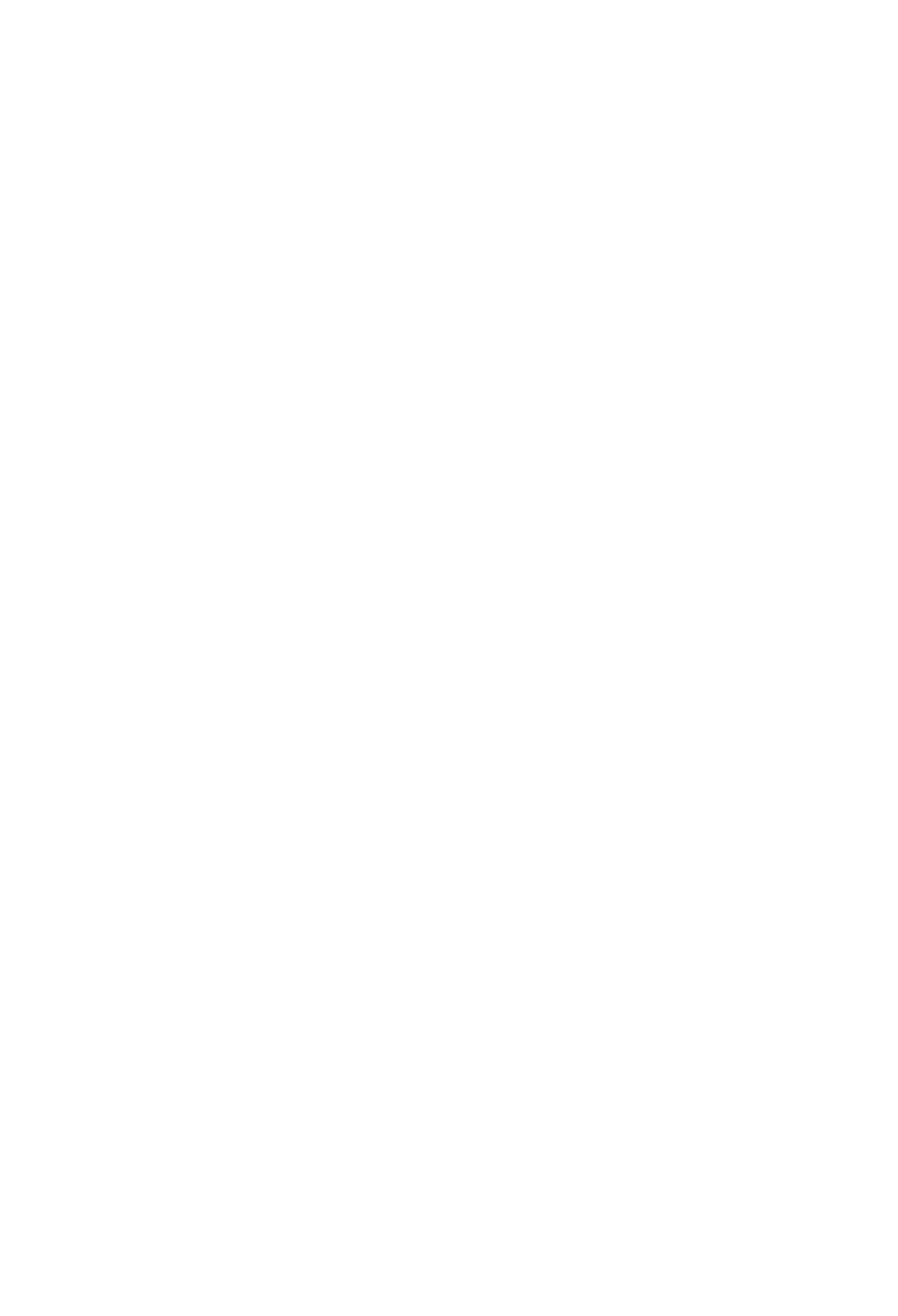## **DIVUS THOMAS**



## Anno 118**°**- 2015 - gennaio/aprile

## San Tommaso d'Aquino **Commentatore**

Contributi di Fabrizio Amerini AlbertoCevolini Gioacchino Curiello LucaGili (ed.) Paul Hellmeier

Gaetano Iaia Katia Krause Mario Micheletti Jörn Müller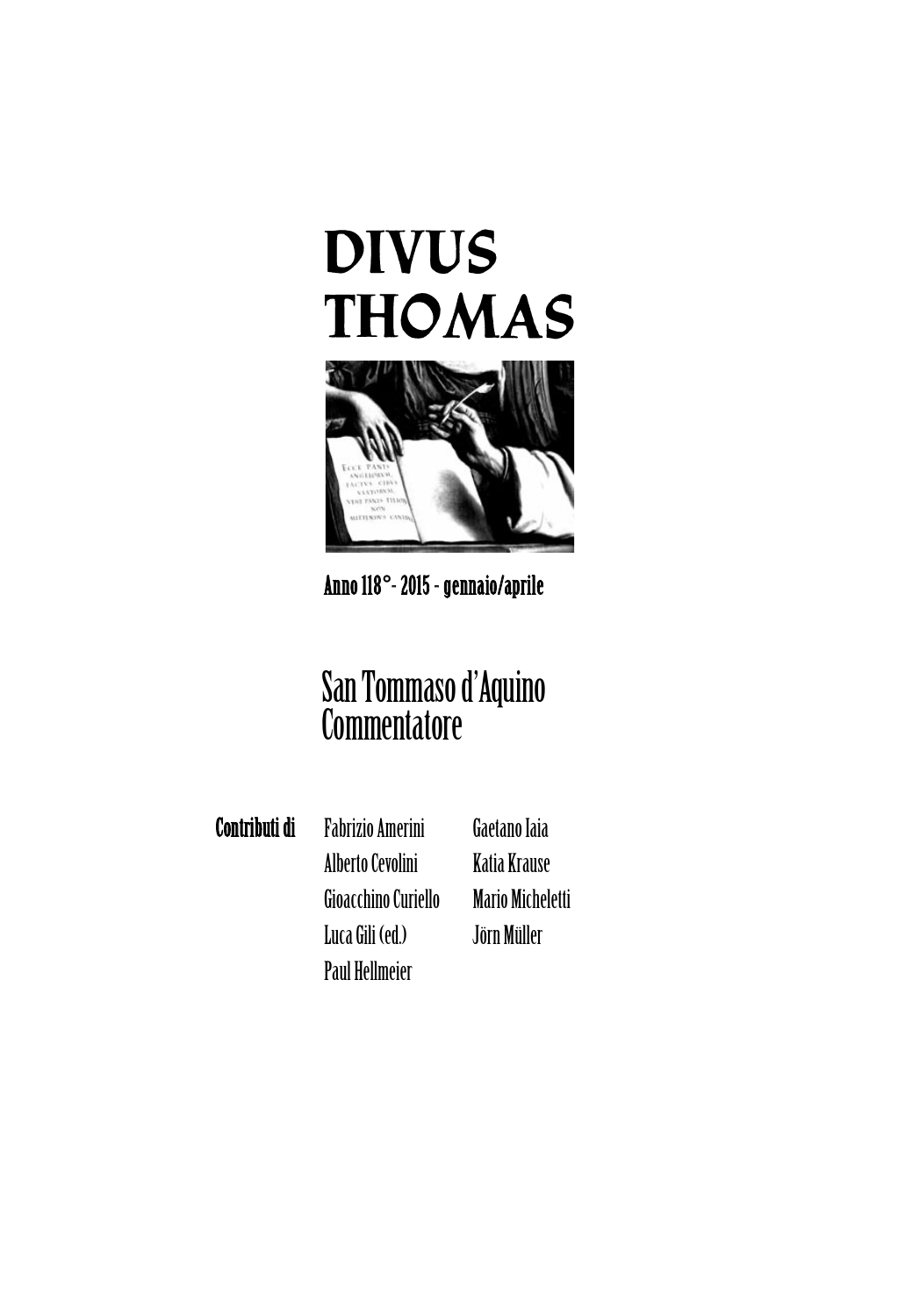## **DIVUS THOMAS**

ISSN 0012-4257 Periodico quadrimestrale dello Studio Filosofico Domenicano, della Provincia San Domenico in Italia Via dell'Osservanza, 72 40136 Bologna BO

Tel. ++39 051582034 - Fax ++39 051331583 acquisti@esd-domenicani.it www.edizionistudiodomenicano.it Autorizzazione del Tribunale di Firenze del 19 aprile 1948 n. 13

*Direttore*: MARCO SALVIOLI - divusthomasdirettore@esd-domenicani.it

*Comitato editoriale:* Alberto Ambrosio, Giuseppe Barzaghi (direttore responsabile), Giovanni Bertuzzi, Giorgio Carbone, Diana Mancini, Flavio Minoli, Tommaso Reali.

*Collaboratori:* Fernando Bellelli, Erio Castellucci, David Černý, Alberto Cevolini, Marianna Rascente, Claudio Testi.

TUTTI I DIRITTI SONO RISERVATI

© 2015 - Edizioni Studio Domenicano - www.edizionistudiodomenicano.it Grafica di copertina: Domenico Gamarro

I diritti di traduzione, di memorizzazione elettronica, di riproduzione e di adattamento totale o parziale con qualsiasi mezzo, compresi i microfilm, le fotocopie e le scannerizzazioni, sono riservati per tutti i Paesi.

Le fotocopie per uso personale del lettore possono essere effettuate nei limiti del 15% del volume dietro pagamento alla SIAE del compenso previsto dall'art. 68, commi 4 e 5, della legge 22/04/1941, n. 633.

Le riproduzioni diverse da quelle sopra indicate, e cioè le riproduzioni per uso non personale (a titolo esemplificativo: per uso commerciale, economico o professionale) e le riproduzioni che superano il limite del 15% del volume possono avvenire solo a seguito di specifica autorizzazione scritta rilasciata dall'Editore oppure da AIDRO, Corso di Porta Romana 108, 20122 Milano, segreteria@aidro.org

L'elaborazione dei testi, anche se curata con scrupolosa attenzione, non può comportare specifiche responsabilità per eventuali involontari errori o inesattezze.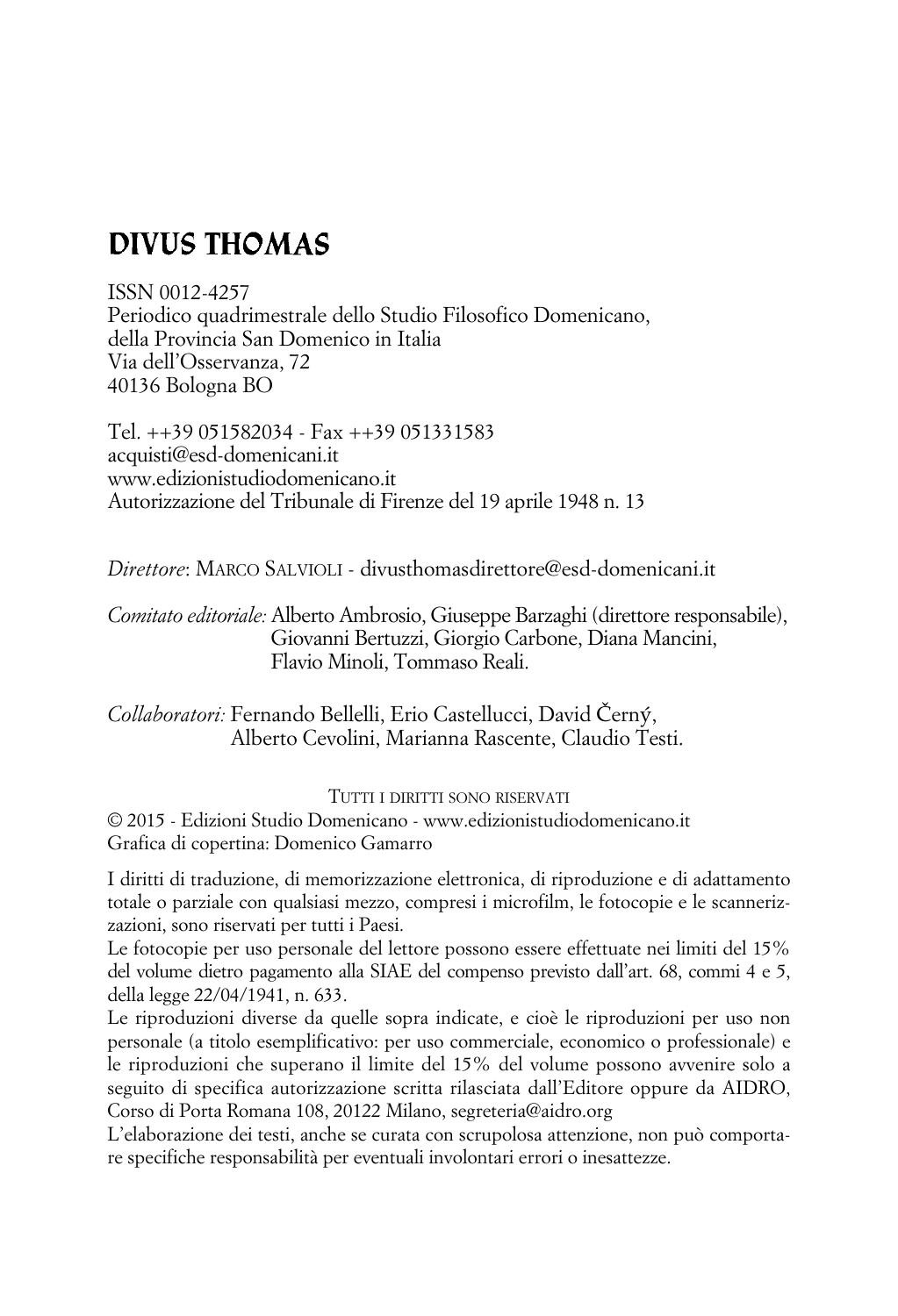## **DIVUS THOMAS**

Rivista quadrimestrale

#### *ABBONAMENTI 2015*

|                                                  | un anno              |   | due anni   |
|--------------------------------------------------|----------------------|---|------------|
| Italia ordinario biblioteche, enti, agenzie ecc. | 100,00<br>€          | € | 160,00     |
| Italia ridotto persone fisiche e privati         | 60.00<br>€           | € | 100,00     |
| Estero ordinario biblioteche, enti, agenzie ecc. | 190,00<br>$\epsilon$ |   | $∈$ 330,00 |
| Estero ridotto persone fisiche e privati         | $∈$ 150,00           |   | $∈$ 240,00 |
| Serie completa 1924 - 2014, sconto 80%           | € 4.748.00           | € | 949,60     |
| Serie completa 1992 - 2014, sconto 50%           | € $1.308,00$         | € | 654,00     |
| numero singolo € 30,00                           |                      |   |            |

*I singoli quaderni si possono acquistare anche presso l'Editore.*

#### *PAGAMENTI*

#### **Bonifico bancario**

c/c numero 12971404

tenuto presso Poste Italiane SpA<br>
intestato a Edizioni Studio Do intestato a Edizioni Studio Domenicano<br>IBAN IT 49 W 07601 02400 00001297 IBAN IT 49 W 07601 02400 000012971404<br>BIC BPPIITR X X X B P P I I T R R X X X

#### **Bollettino postale**

ccp 12971404<br>intestato a Edizioni Stu Edizioni Studio Domenicano

Non si accettano assegni.

Il contratto di abbonamento ha durata annuale e si intende cessato con l'invio dell'ultimo numero di annata. Il rinnovo utile ad assicurare la continuità degli invii deve essere effettuato con versamento della quota entro il 31 gennaio del nuovo anno.

Si prega, ad ogni versamento, di indicare sempre il codice di abbonamento assegnato e l'anno di riferimento del canone.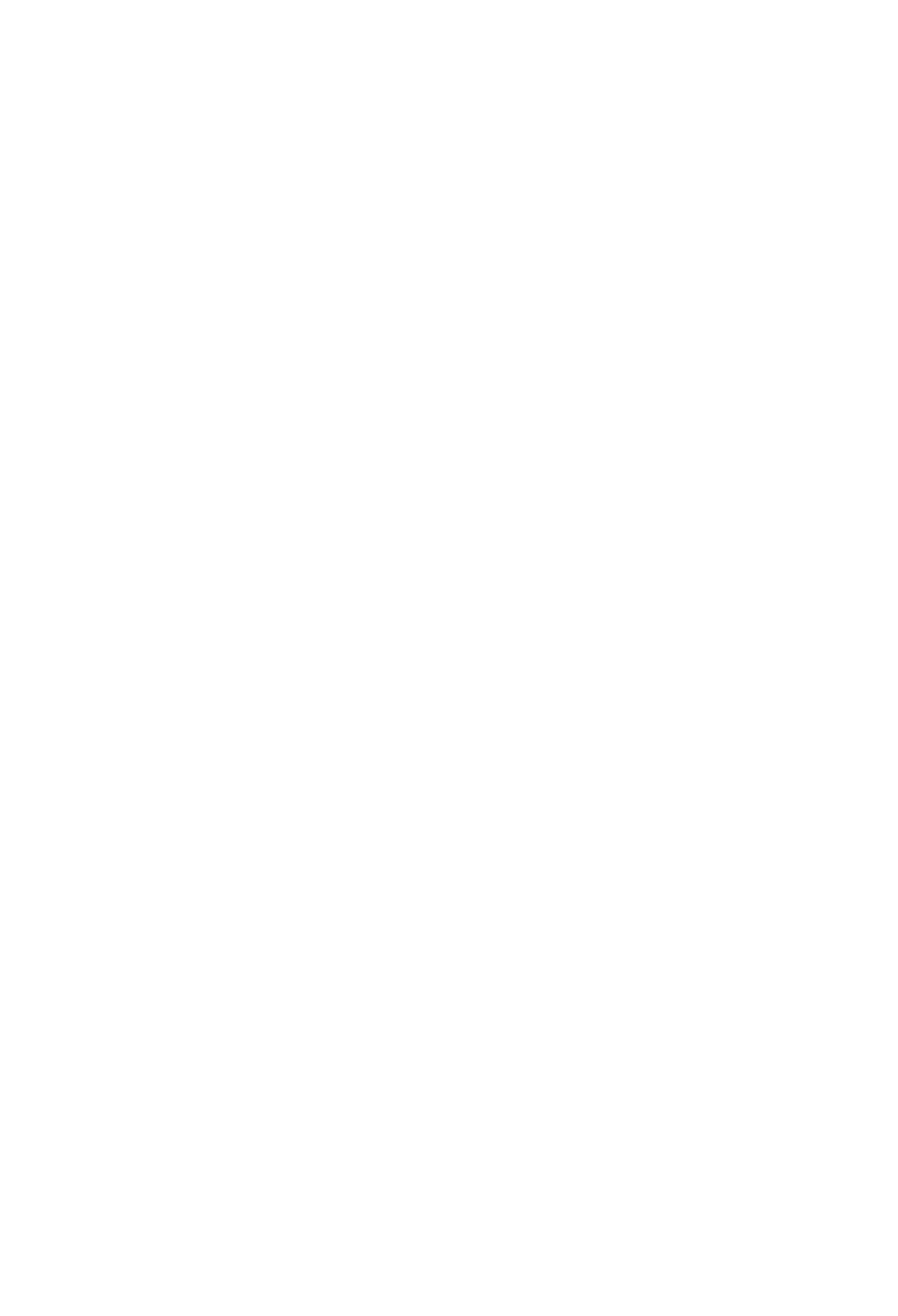## **SOMMARIO**

| LUCA GILI                                                   |    |
|-------------------------------------------------------------|----|
| Introduzione                                                |    |
| Thomas Aquinas as a Commentator.                            |    |
| Philosophy and Theology in Aquinas's Commentaries           |    |
| on Aristotle, on the Peter Lombard, and on Pseudo-Dionysius | 11 |
| <b>KATJA KRAUSE PHD</b>                                     |    |
| Remodelling Ultimate Human Happiness: Thomas Aquinas'       |    |
| Commentary on the Sentences and its Sources                 | 15 |
| I. Introduction                                             | 15 |
| II. Happiness: the Good of the Human Soul                   | 20 |
| III. Intellectualism and Ultimate Happiness                 | 29 |
| IV. Restriction of Ultimate Happiness to the Afterlife      | 41 |
| V. Concluding Remarks                                       | 45 |
| Abstract                                                    | 47 |
| Riassunto                                                   | 48 |
| VI. Bibliography                                            | 48 |
| <b>GIOACCHINO CURRIELLO</b>                                 |    |
| La conoscibilità di Dio nel Commento ai Nomi divini         | 57 |
| Introduzione                                                | 57 |
| 1) Contesto e Struttura del Commento                        | 58 |
| 2) La conoscibilità di Dio                                  | 64 |
| 2.1) I limiti della conoscibilità di Dio                    | 64 |
| 2.2) La triplex via. La via remotionis e la via eminentiae  | 69 |
| 2.3) La via causalitatis                                    | 74 |
| Conclusione                                                 | 78 |
| Abstract                                                    | 79 |
| Riassunto                                                   | 79 |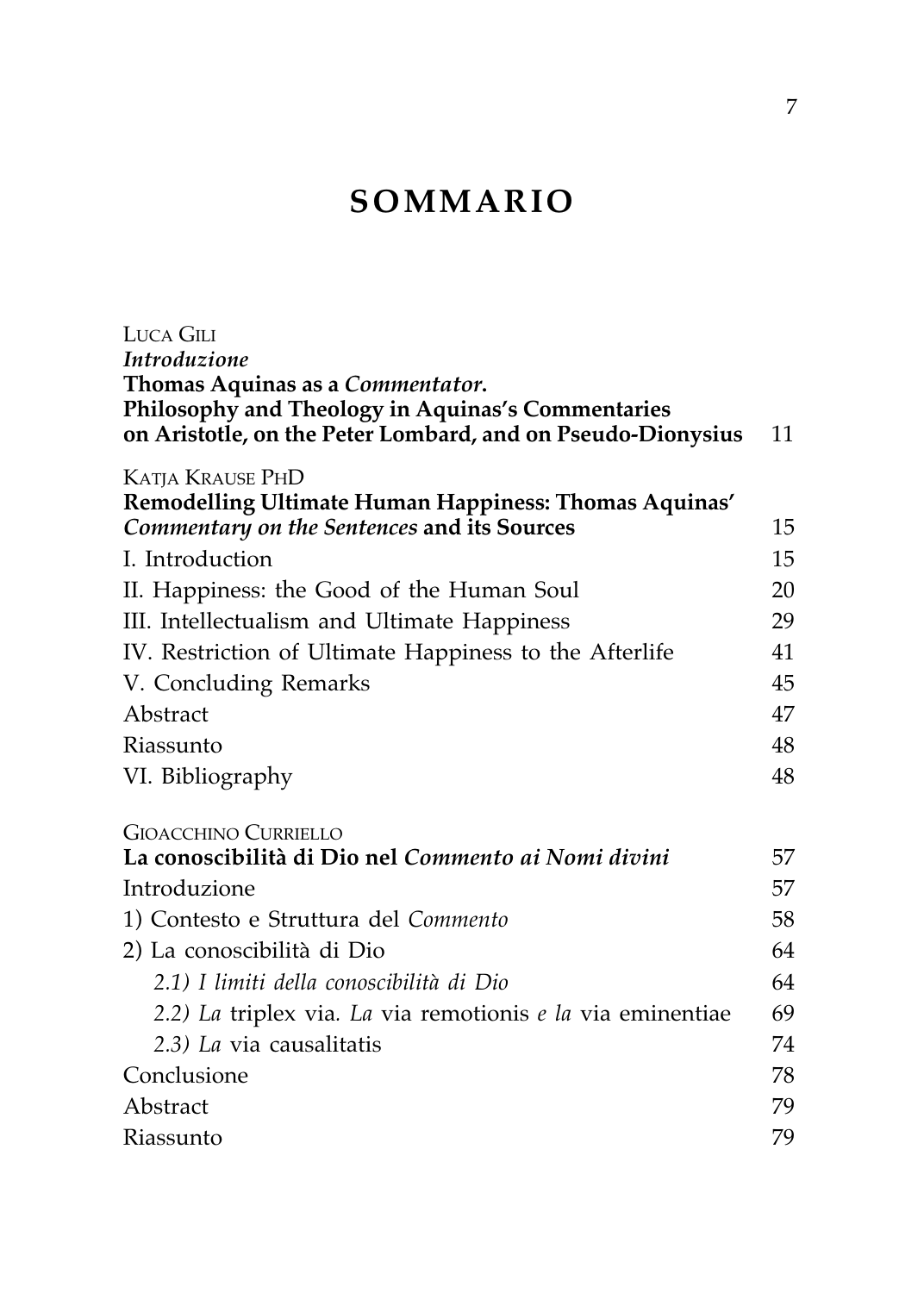#### FABRIZIO AMERINI

| <b>Aquinas's Philosophy of Language in his Commentary</b>                                     |     |
|-----------------------------------------------------------------------------------------------|-----|
| on De interpretatione                                                                         | 80  |
| 1. General Features of the Commentary: Date and Place of<br>Composition, Sources, Originality | 81  |
| 2. Aquinas' Technique of Interpretation-I:<br>the Prologue and the Semantics of Terms         | 90  |
| 3. Aquinas' Technique of Interpretation-II:                                                   |     |
| Logic, Rhetoric and the Semantics of Propositions                                             | 100 |
| Conclusion                                                                                    | 106 |
| Abstract                                                                                      | 110 |
| Riassunto                                                                                     | 110 |
| Bibliography                                                                                  | 111 |
| PAUL D. HELLMEIER<br>"Tote Wissenschaft"? – Thomas von Aquin                                  |     |
| als Kommentator von De anima I                                                                | 114 |
| Einführung                                                                                    | 114 |
| Programmatische Aussagen: Das erste Kapitel und                                               | 118 |
| der Beginn des Zweiten                                                                        |     |
| Drei Stellen zur Selbstbewegung der Seele                                                     | 123 |
| Die erste Kritik an der Selbstbewegung der Seele                                              | 124 |
| Die Kritik an der selbstbewegten Seele im Timaios                                             | 128 |
| Selbstbewegung der Seele durch ihre Regungen?                                                 | 130 |
| Ergebnisse                                                                                    | 141 |
| Die Qualität des thomasischen Kommentars zu De anima I                                        | 141 |
| Interessen und Beweggründe?                                                                   | 142 |
| "Tote Wissenschaft"?                                                                          | 145 |
| Abstract                                                                                      | 146 |
| Riassunto                                                                                     | 146 |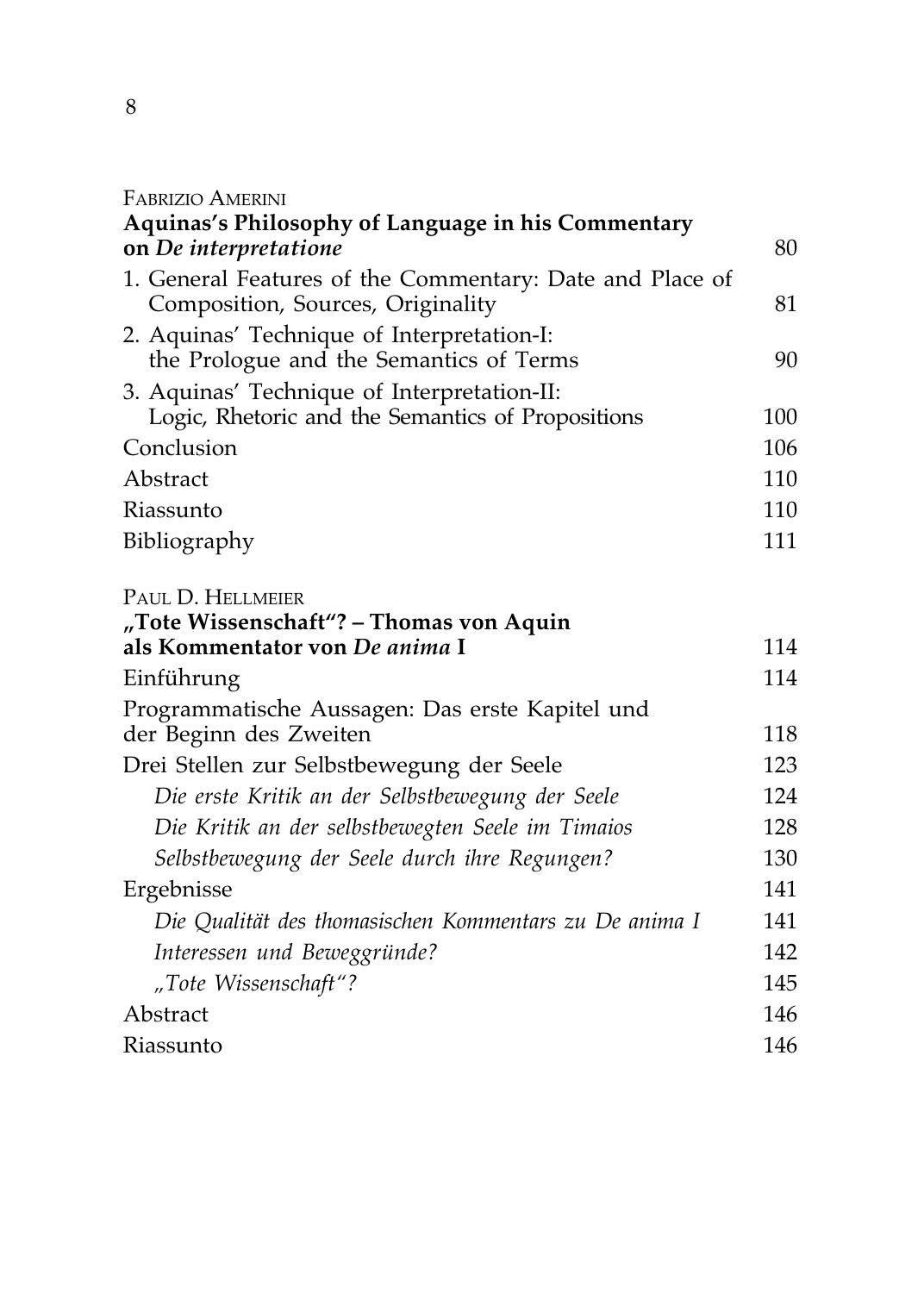#### JÖRN MÜLLER

| Aquinas's Commenting Strategy in his Sententia Libri    |     |
|---------------------------------------------------------|-----|
| Ethicorum. A Case Study                                 | 148 |
| 1. Weak-willed actions and the practical syllogism      | 152 |
| 2. Incontinence, voluntariness and choice               | 164 |
| 3. The will as the seat of incontinence                 | 170 |
| 4. Conclusion: Aquinas as a commentator                 | 175 |
| Abstract                                                | 180 |
| Riassunto                                               | 181 |
| Bibliography                                            | 181 |
| LUCA GILI                                               |     |
| Thomas Aquinas's Commentary on Aristotle's Metaphysics: |     |
| Prolegomena to the Study of the Text                    | 185 |
| 1. Preliminary questions                                | 185 |
| 1.1 The date of composition of Aquinas' commentary      | 185 |
| 1.2 The text commented upon                             | 187 |
| 1.3 Which particular translation was used by Aquinas    |     |
| in composing his commentary?                            | 190 |
| 2. The context in which Aquinas wrote                   |     |
| his commentary on <i>Metaphysics</i>                    | 192 |

3. The structure of the *Metaphysics* 208 *3.1 Aquinas' idea of the structure of the* Metaphysics 211 4. Conclusion 216 Abstract 217 Riassunto 217

9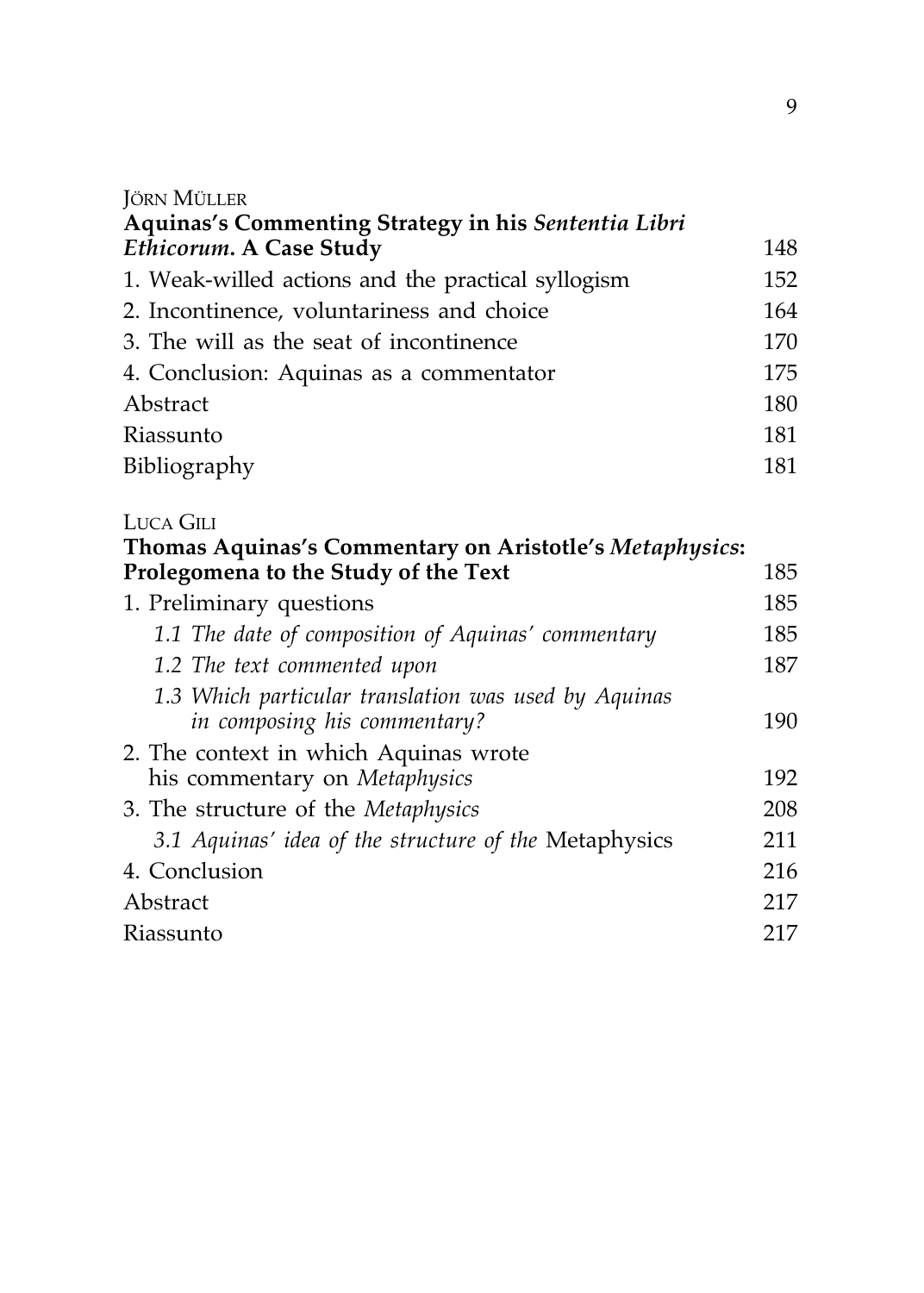### SAGGI

| <b>ALBERTO CEVOLINI</b>                           |     |
|---------------------------------------------------|-----|
| Tempo e decisione.                                |     |
| Perché Aristotele non ha un concetto di rischio?  | 221 |
| 1. Il concetto di rischio                         | 221 |
| 2. Il problema dei futuri contingenti             | 228 |
| 3. Tempo e decisione                              | 238 |
| <b>GAETANO IAIA</b>                               |     |
| Michel Henry: estetica e fenomenologia materiale. |     |
| Uno status quæstionis                             | 250 |
| Abstract                                          | 273 |
| Riassunto                                         | 273 |
| <b>MARIO MICHELETTI</b>                           |     |
| Recensione                                        | 275 |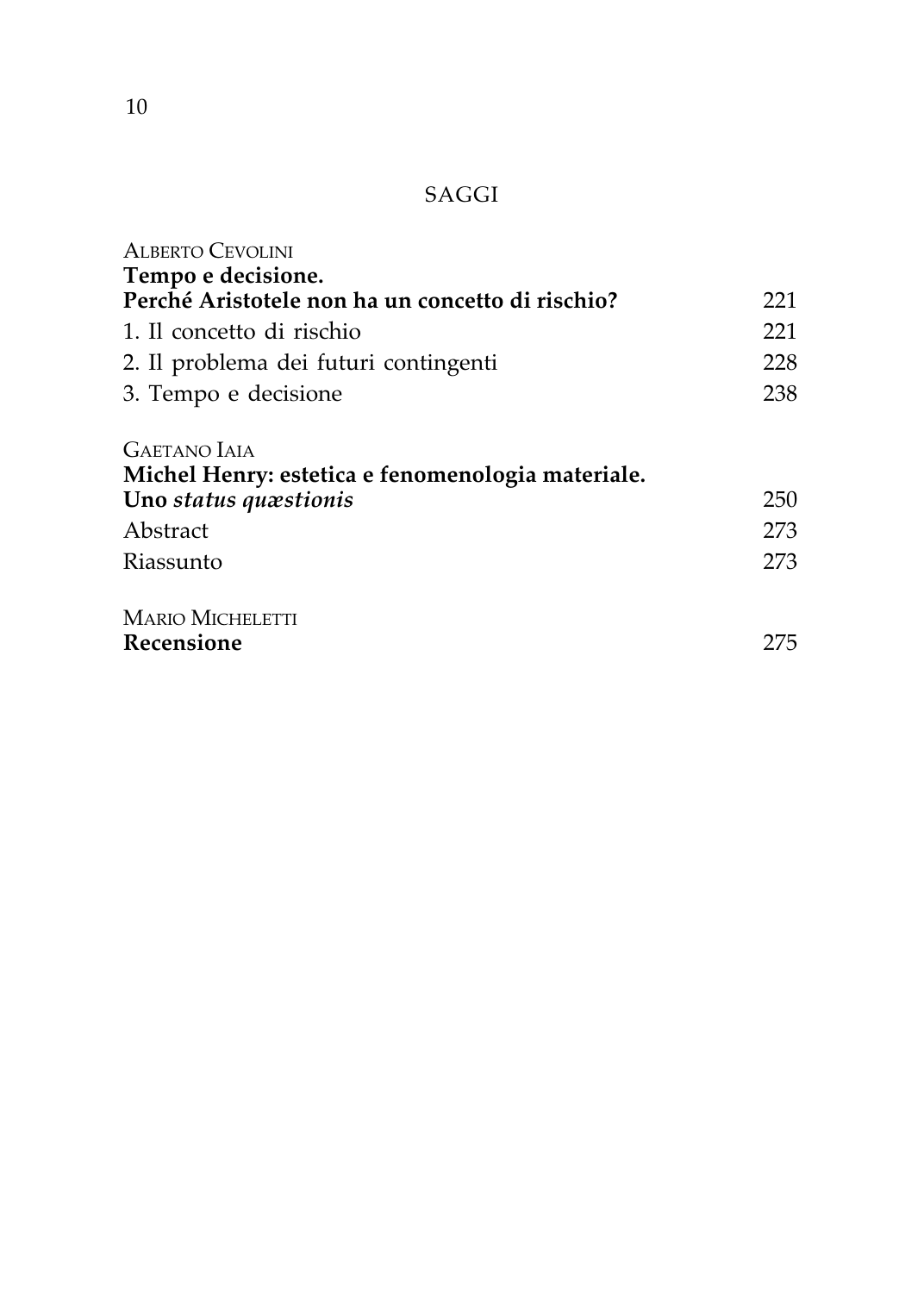#### INTRODUZIONE

## **THOMAS AQUINAS AS A** *COMMENTATOR***. PHILOSOPHY AND THEOLOGY IN AQUINAS'S COMMENTARIES ON ARISTOTLE, ON THE PETER LOMBARD, AND ON PSEUDO-DIONYSIUS**

Luca Gili<sup>\*</sup>

Thomas Aquinas wrote many commentaries, and it is safe to say that the literary genre of the commentary was the most frequently practiced by the Dominican Master. He commented on the Bible, on Aristotle, on Boethius, on Pseudo-Dionysius, and, of course, on Peter Lombard's *Sentences.* In Aquinas's time it was customary among theologians to comment on the *Sentences*. The commentaries on important biblical texts may also have been written in order to fulfill his teaching duties. It is unclear, why Aquinas wrote commentaries on philosophical texts – we do know that he was not asked to do so, because he was not a *magister artium*. Father Gauthier suggested that Aquinas's commentaries on Aristotle were meant to nourish Aquinas's own *theological* inquiry. Aquinas never deemed himself a philosopher, Gauthier claimed, but merely as a

<sup>\*</sup> luca.gili@hiw.kuleuven.be. Aspirant F.W.O.-Vlaanderen. Hoger Instituut voor Wijsgebeerte, KU Leuven (Belgio).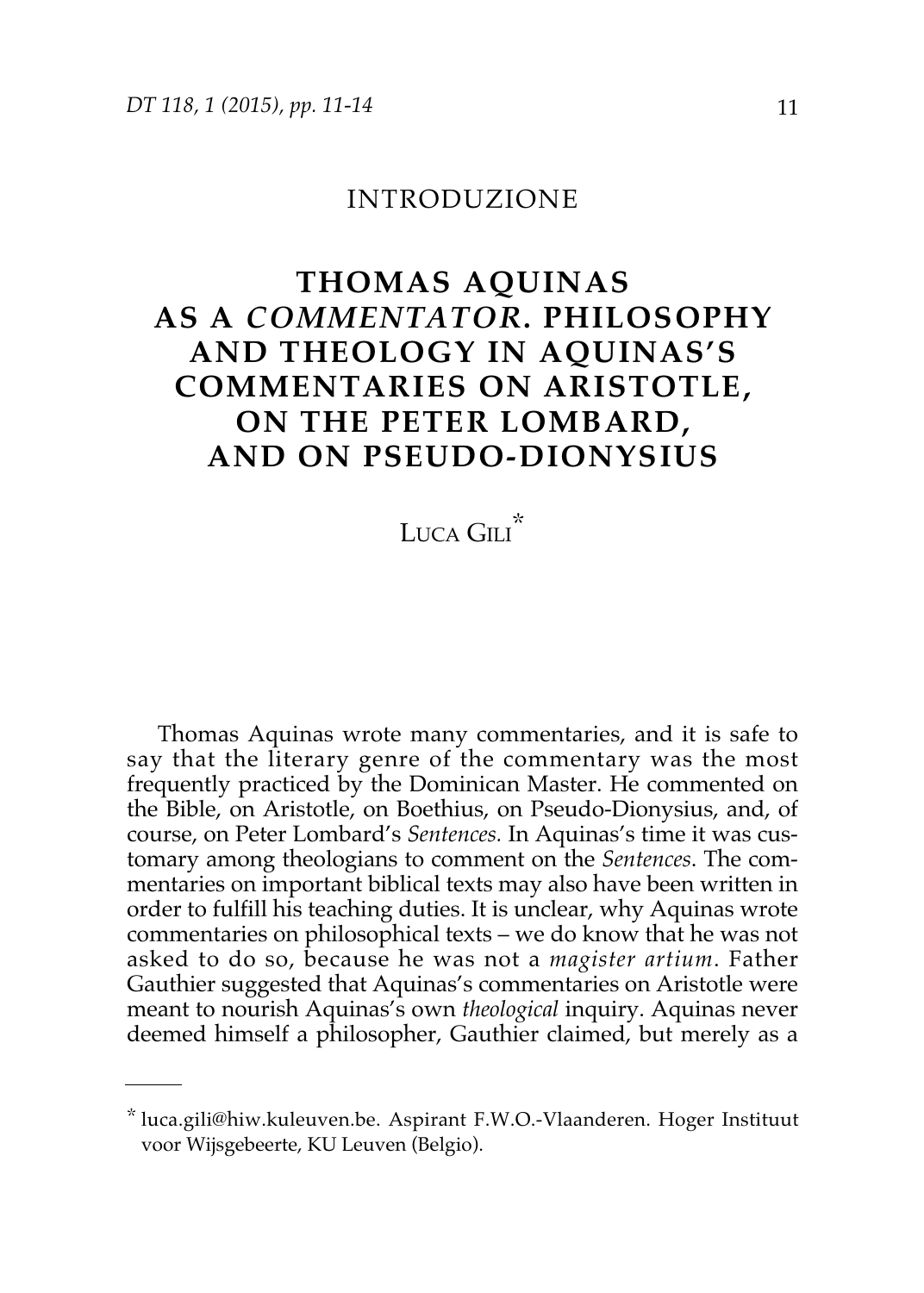theologian. Many scholars, including some of the contributors to this volume, have challenged this view. The question, however, remains open, because the textual evidence does not unequivocally support either interpretation.

Furthermore, when reading Aquinas's commentaries, one might wonder whether Aquinas is endorsing the view he attributes to the author of the text he is commenting upon, or whether his intention is merely exegetical. In this case too, the textual evidence does not offer a univocal solution. The study of a commentary is further complicated, because this literary genre seems to conceal the real intentions of the commentator, instead of make them explicit – or at least this is what a contemporary reader is accustomed to expect, when reading a commentary. One is no longer looking for a commentator's opinion, when one reads, say, Oxford commentaries on Aristotle. One rather expects to better understand the text commented upon, and if a commentator's notes happen to be discussed or criticized, they are judged on the basis of the commentator's ability (or inability) to render the author's mind. Despite this habit, it has become increasingly acknowledged among scholars that the literary genre of the commentary was one of the privileged genres to do *original* philosophy and to do *original* theology in the Late Antiquity and in the Middle Ages. In order to detect the original doctrines that are scattered in Late Antique and in medieval commentaries, some preliminary methodological considerations need to be made.

The study of a commentary as such may be carried out according to two perspectives<sup>1</sup>: a) one may investigate the cultural institutions involved in the production of that commentary, the readership for which it was designed, and the context in which it was written, and may ask why the author decided to begin such a commentary, in order to understand the request it was taken to answer. A commentary may be written in order to defend a traditional way of interpreting a given text or in order to criticize its contemporary understanding. Further, it could be written in the context of a philosophical school or of a

<sup>&</sup>lt;sup>1</sup> These guidelines for the study of commentaries have been clearly outlined by G. W. Most in his *Vorwort* to *Commentaries – Kommentare*, hrsg. von G. W. Most, Göttingen, Vandenhoeck & Ruprecht, 1999, pp. vii-viii.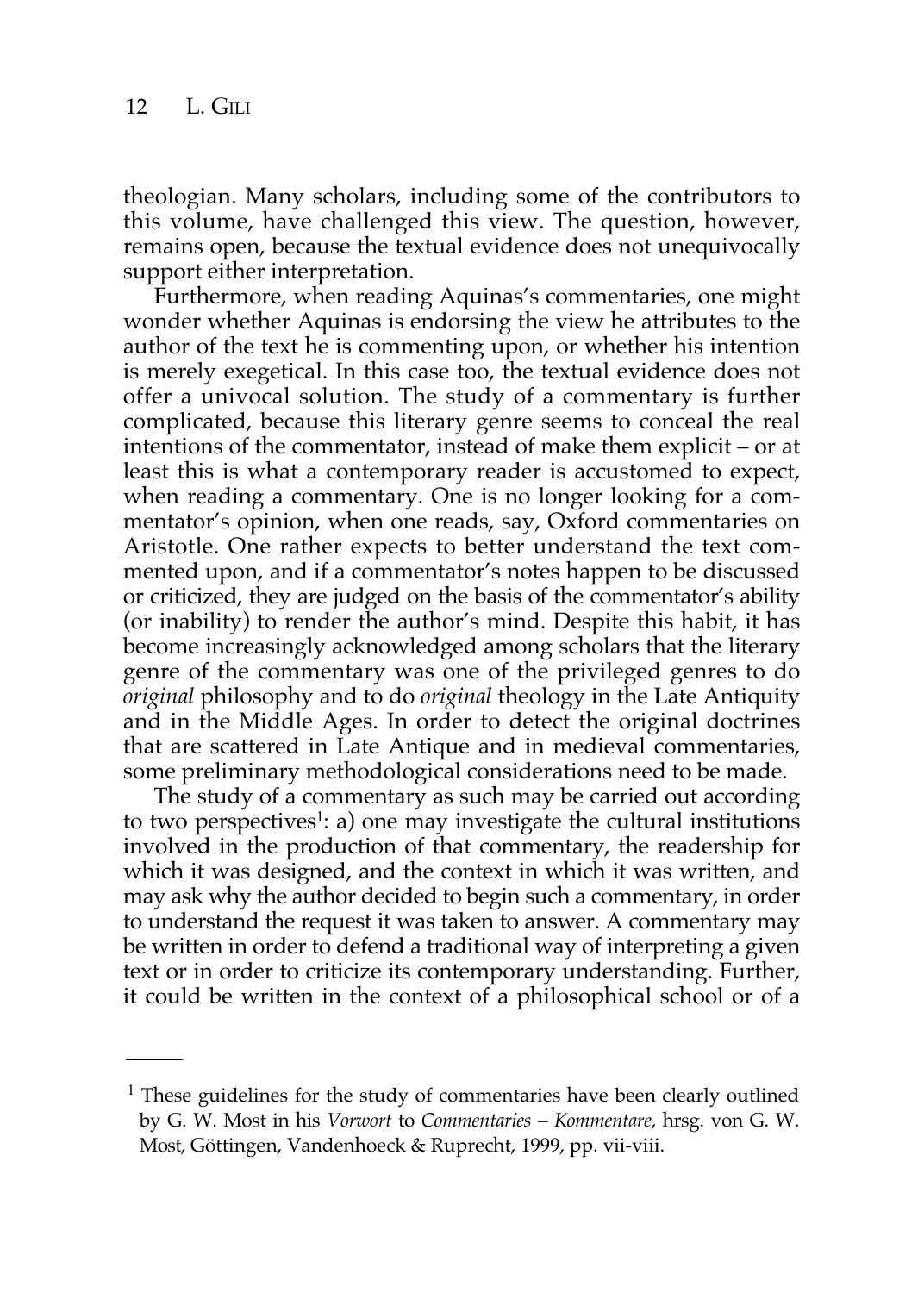medieval university. In these cases the philosophical orientation of the school or a faculty in which the commentary was conceived of and composed may have influenced the author. In sum, on the one hand scholars may deal with the external context in which the commentary was written; on the other hand, b) it is possible to examine a commentary's formal structure, its relationship with the text commented upon, its literary form (which may be lemmatic, *per quaestiones*, etc.)<sup>2</sup>, and its sources. If one is faced with a commentary on a philosophical text, one may consider also the philosophical problems surrounding either the text commented upon or the commentary itself. In other words, one may examine the inner structure of a commentary.

Both of the abovementioned approaches are useful in detecting the original contribution of a commentator. And both approaches have been practiced by the contributors to this volume.

This issue of *Divus Thomas* is devoted to Thomas Aquinas's commentaries. Katja Krause focuses on Aquinas's commentary on the *Sentences*, Gioacchino Curiello concentrates on the commentary on pseudo-Dionysius's *De Divinis Nominibus*, while Fabrizio Amerini, Jörn Müller, and Paul Hellmeier OP have contributed papers on Aquinas's commentaries on Aristotle's works: Fabrizio Amerini on the commentary on *De Interpretatione*, Jörn Müller on the commentary on the *Ethics*, and father Hellmaier on *De Anima*. I contribute a paper on Aquinas' commentary on Aristotle's *Metaphysics*: I do not dwell on the philosophical claims made by Aquinas, but I rather present some preliminary remarks for the study of the text.

The aim of this issue is to contribute to a better understanding of Aquinas's thought. In order to do so, we decided to look at Aquinas as a commentator. The commentaries constitute a section of Aquinas's

<sup>&</sup>lt;sup>2</sup> The literary forms of the texts which presented Aristotle's philosophy in the Latin West to medieval readers is the object of the paper by O. Weijers, *The Literary Forms of the Reception of Aristotle: Between Exposition and Philosophical Treatise*, in L. Honnefelder, R. Wood, M. Dreyer, M.-A. Aris, *Albertus Magnus und die Anfänge der Aristoteles-Rezeption im lateinischen Mittelalter*, Münster, Aschendorff Verlag (Subsidia Albertina I), 2005, pp. 555-584; cf. also O. Weijers, *Les genres littéraires à la Faculté des arts*, in *Revue de science philosophique et théologique*, 82/4, 1998, pp. 631-641.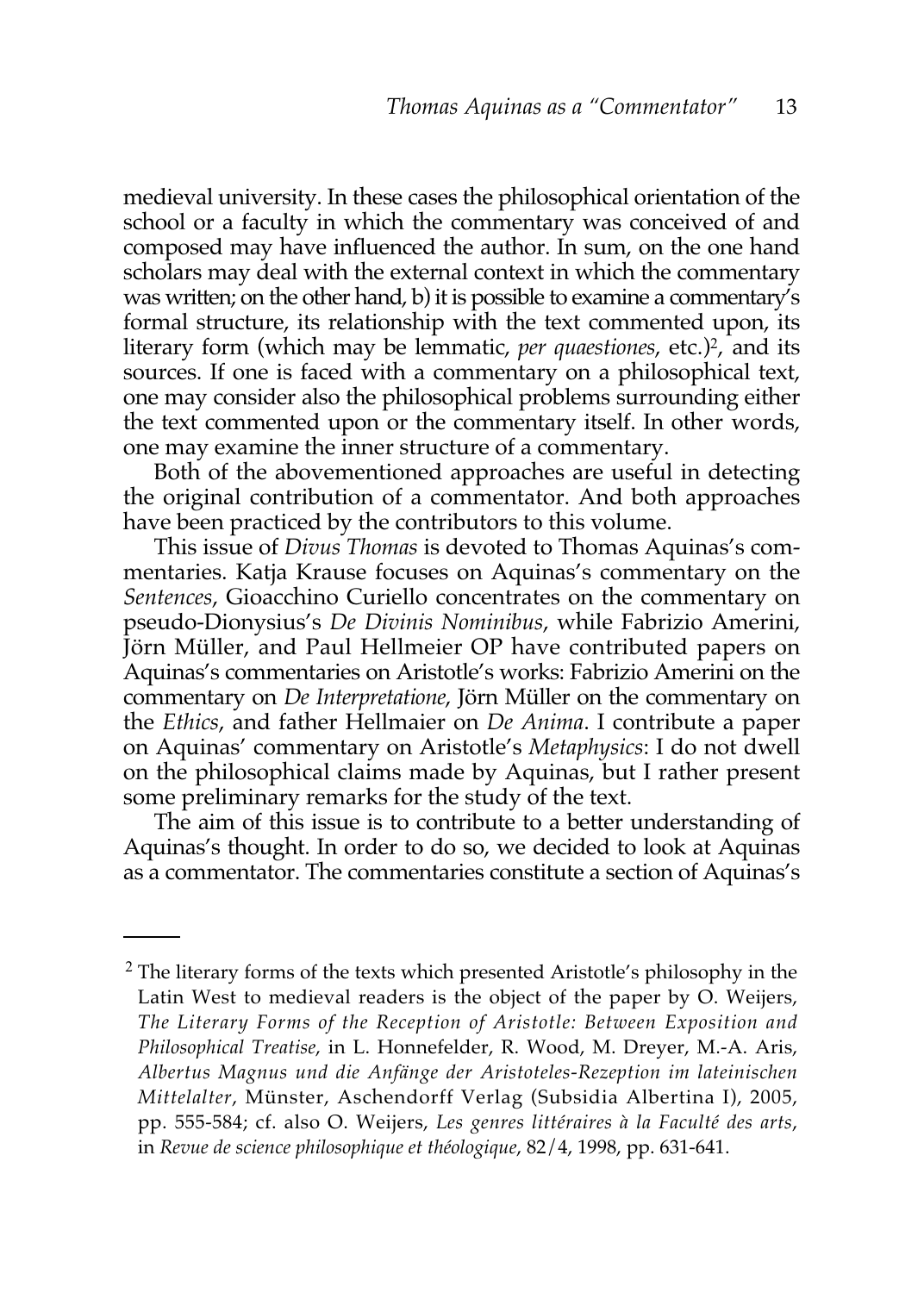14 L. GILI

vast production that has not received much attention by scholars in the past. In recent years, however, we have been witnessing a growing interest in Aquinas's commentaries and are hoping to make a valuable addition to this stream of studies. I thank the contributors for their excellent papers and trust that this special issue will shed a new light on Aquinas's fascinating thought.